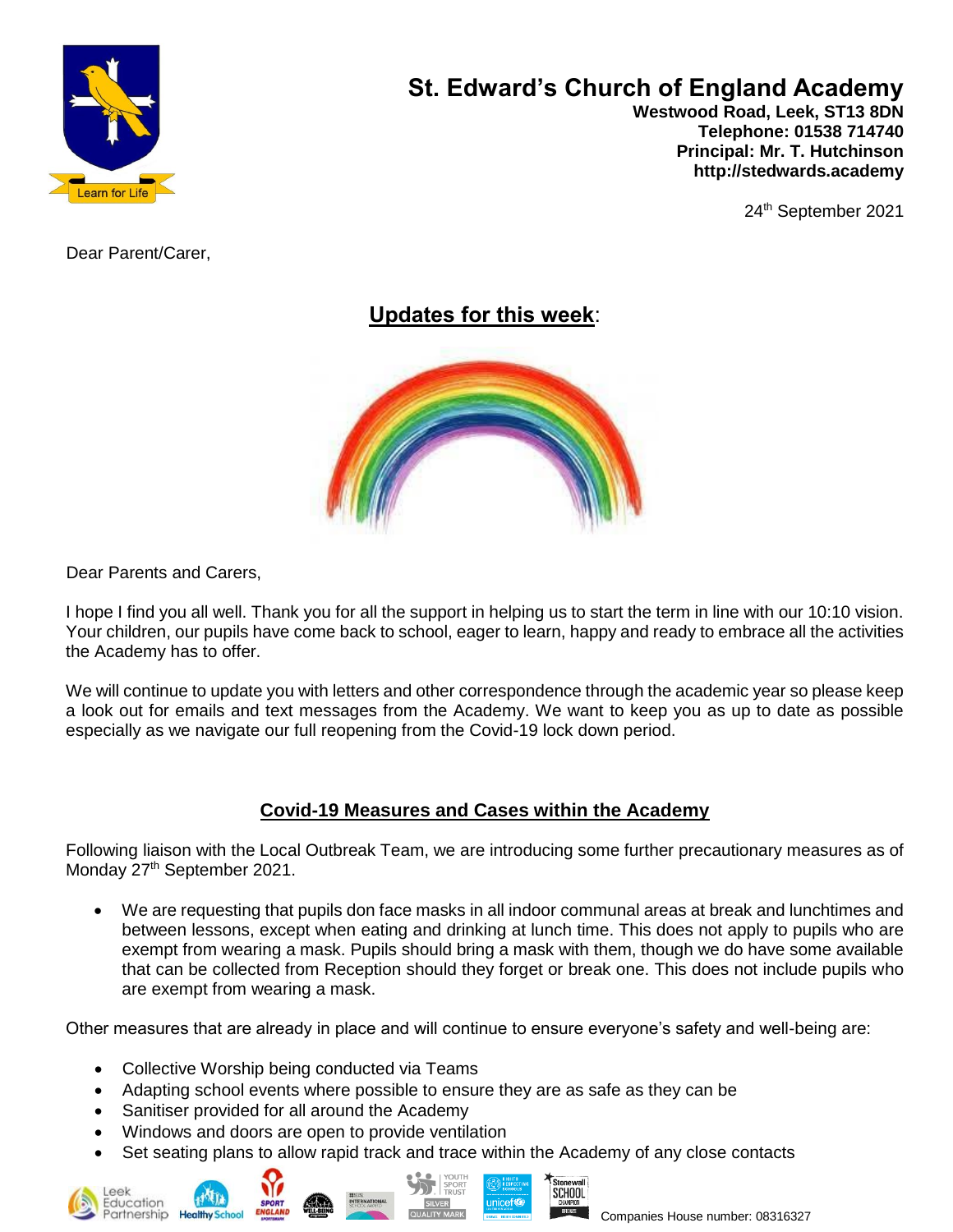Pupils in Year 7 and 8 and all households should continue to test twice weekly at home. If you receive a positive result from a lateral flow test, you should seek a PCR as soon as possible and then follow the isolation guidance as below.

# **What to do if NHS Track and Trace contact you:**

- 1. If your child is identified as a close contact by NHS Test and Trace, your child should continue attending school and you should arrange for them to have a PCR COVID-19 test. Only if this test is positive or your child is displaying one of the three COVID-19 symptoms do they need to refrain from school and self-isolate. In line with the latest government guidelines that were released in August 2021, identified close contacts who are under 18 years of age, do not need to self-isolate.
- 2. If your child does test positive for Covid-19 they should stay at home for the 10-day isolation period and the school will provide remote education from the second day, so that they can continue their learning if they are well enough to do so. Remote education will not be extended to children who are absent for other reasons.

We know that you may find this concerning, but we are continuing to monitor the situation with the support of the Local Authority. This letter is to inform you of the current situation and provide advice on how to support your child. Please be reassured that for most young people, coronavirus (COVID-19) will be a mild illness.

#### **What to do if your child develops symptoms of COVID-19**

If your child develops symptoms of COVID-19, they must not come to school and should remain at home for at least 10 days from the day after their symptoms appeared. Anyone with symptoms should seek a test and this can be arranged via https://www.nhs.uk/ask-for-a-coronavirus-test or by calling 119.

Household members no longer need to isolate if they are under 18 years of age or are double vaccinated.

Further information is available at:

[https://www.gov.uk/government/publications/covid-19-stay-at-home-guidance/stay-at-home-guidance](https://www.gov.uk/government/publications/covid-19-stay-at-home-guidance/stay-at-home-guidance-forhouseholds-with-possible-coronavirus-covid-19-infection)[forhouseholds-with-possible-coronavirus-covid-19-infection](https://www.gov.uk/government/publications/covid-19-stay-at-home-guidance/stay-at-home-guidance-forhouseholds-with-possible-coronavirus-covid-19-infection)

The 10-day period starts from the day after the first person in the house became ill.

#### **Symptoms:**

The most common symptoms of coronavirus (COVID-19) are recent onset of:

- a new continuous cough
- a high temperature
- a loss of, or change in, your normal sense of taste or smell (anosmia)

If your child or anyone in the household does develop symptoms, you can seek advice from NHS 111 at

<https://www.nhs.uk/conditions/coronavirus-covid-19/check-if-you-have-coronavirus-symptoms/>

or by phoning 111.

artnership He